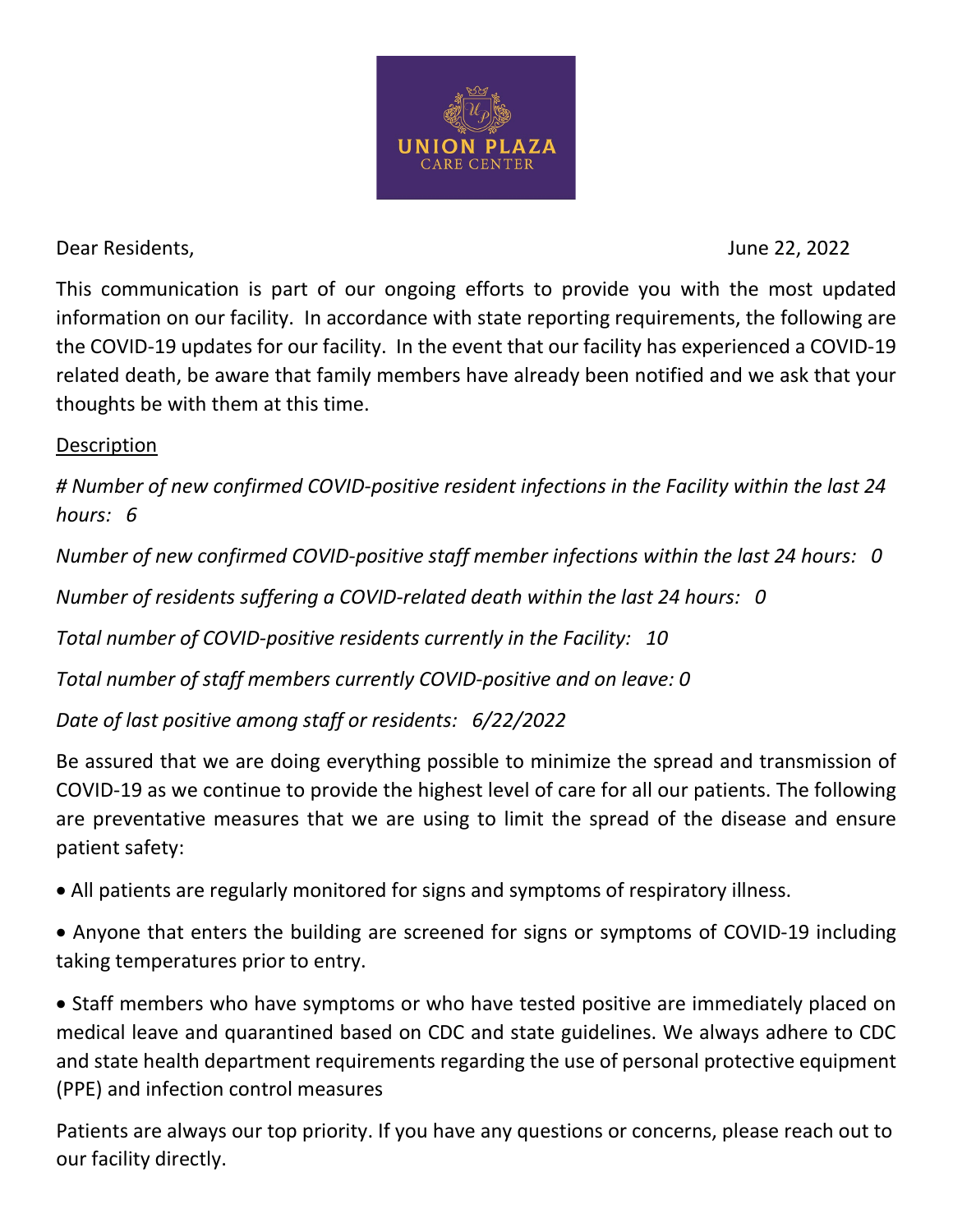

유니언 플라자 거주자분들께, 2022년 6월 22일

저희 시설은 시설에 대한 최신 정보를 제공하기 위해 지속적으로 노력하고 있습니다. 주정부가 발표한 요구사항에 따른 COVID-19 업데이트에 대해 알려드리고자 합니다. 저희 시설에서 COVID-19 관련 사망과 관련하여 가족 구성원에게 이미 통보가 되었음을 알려드리며 이 시기를 이겨낼 수 있도록 여러분과 함께 하고 있습니다.

설명

지난 24시간 동안 시설에서 확인된 새로운 COVID-양성 거주자 감염 수: 6

지난 24시간 동안 새로 확인된 COVID-양성 직원 감염 수: 0

지난 24시간 동안 COVID관련으로 사망한 거주자 수: 0

현재 시설안 COVID-양성 거주자 수: 10

현재 COVID-양성 및 병가 중인 직원의 수: 0

직원 또는 거주자분 포함 마지막으로 양성이 확인 날짜: 06/22/2022

저희는 모든 환자분들께 수준 높은 치료를 지속적으로 제공하면서 COVID-19의 확산과 전파를

최소화하기 위해 가능한한 모든 일을 하고 있음을 알려드립니다. 다음은 질병의 확산을 제한하고 환자의 안전을 보장하기 위해 사용하는 예방 조치입니다:

• 모든 환자는 호흡기 질환의 징후와 증상에 대해 정기적으로 모니터링 됩니다.

• 건물에 들어오시는 모든 분들은 건물입장 전 체온 측정을 포함하여 COVID-19의 징후 또는 증상에 대해 검사를 받습니다.

• 증상이 있거나 양성 판정을 받은 직원은 즉시 병가에 들어가고 CDC 및 주정부 지침에 따라 격리됩니다. 저희는 개인 보호 장비(PPE) 사용 및 감염 통제 조치에 관한 CDC 및 주 보건부의 요구 사항을 항상 준수합니다.

환자분들은 언제나 저희의 최우선 순위입니다. 궁금하신 사항이나 염려사항이 있으신 경우 저희시설에 직접 연락 주십시오.